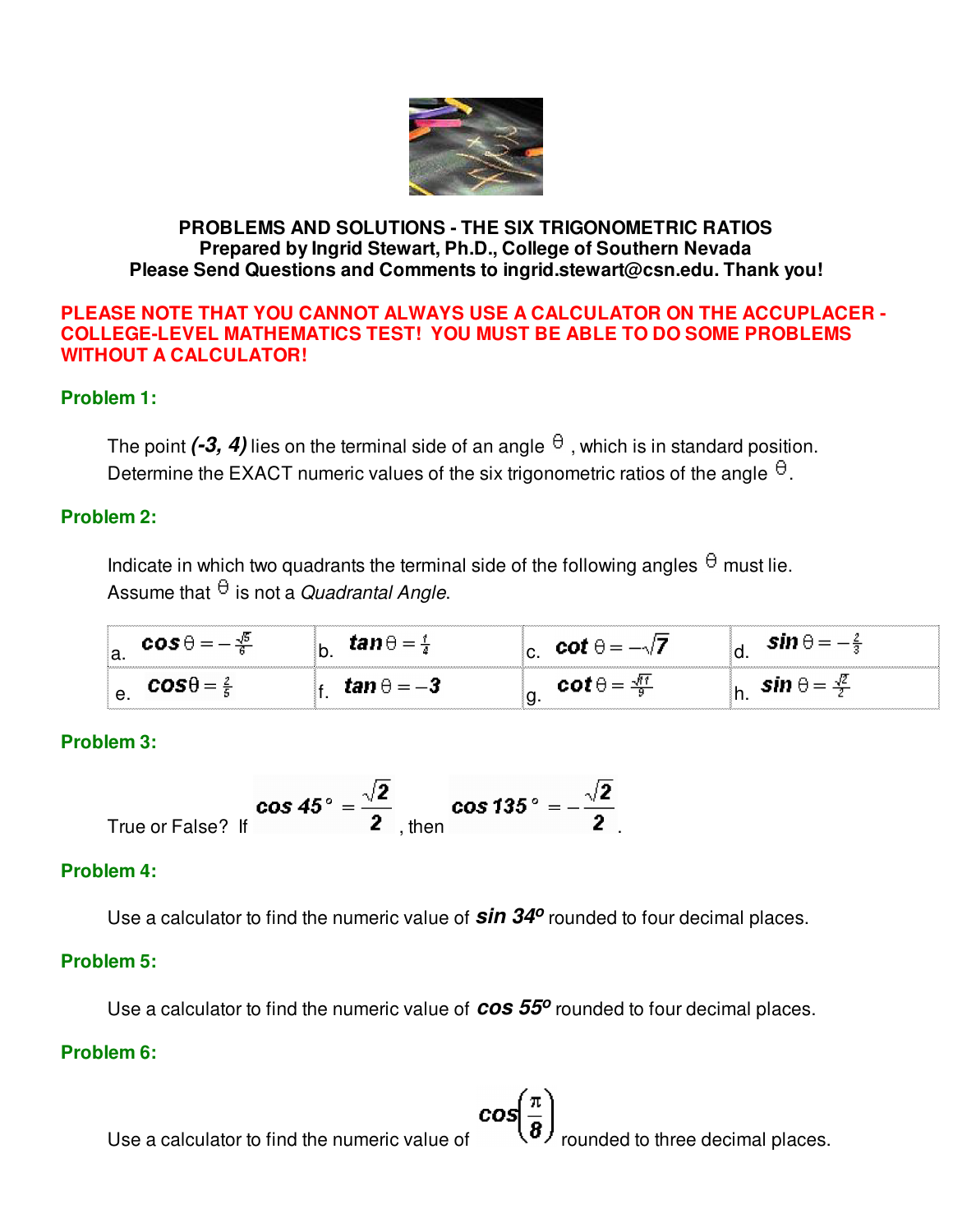## **Problem 7:**

Use a calculator to find the numeric value of **Sec 13<sup>o</sup>** rounded to three decimal places.

#### **Problem 8:**

Use a calculator to find the numeric value of **csc 39<sup>o</sup>** rounded to three decimal places.

### **Problem 9:**

Find the numeric value of **tan 90<sup>o</sup>** .

#### **Problem 10:**

Find the numeric value of **cot 90<sup>o</sup>** .

#### **Problem 11:**

Use a calculator to find the numeric value of **cot 1** rounded to four decimal places.

#### **Problem 12:**

Find the EXACT numeric value of **sin 315<sup>o</sup>** .

#### **Problem 13:**

Find the EXACT numeric value of **csc 225<sup>o</sup>** .

#### **Problem 14:**

Find the EXACT numeric value of **sec 330<sup>o</sup>** .

## **Problem 15:**

Find the numeric value of  $\csc\left(-\frac{11\pi}{13}\right)$ . Round to 3 decimal places.

#### **Problem 16:**

Find the EXACT numeric value of **cos 150<sup>o</sup>** .

## **Problem 17:**

Find the EXACT numeric value of **tan 210<sup>o</sup>** .

## **Problem 18:**

Find the EXACT numeric value of **sin(-135o)**.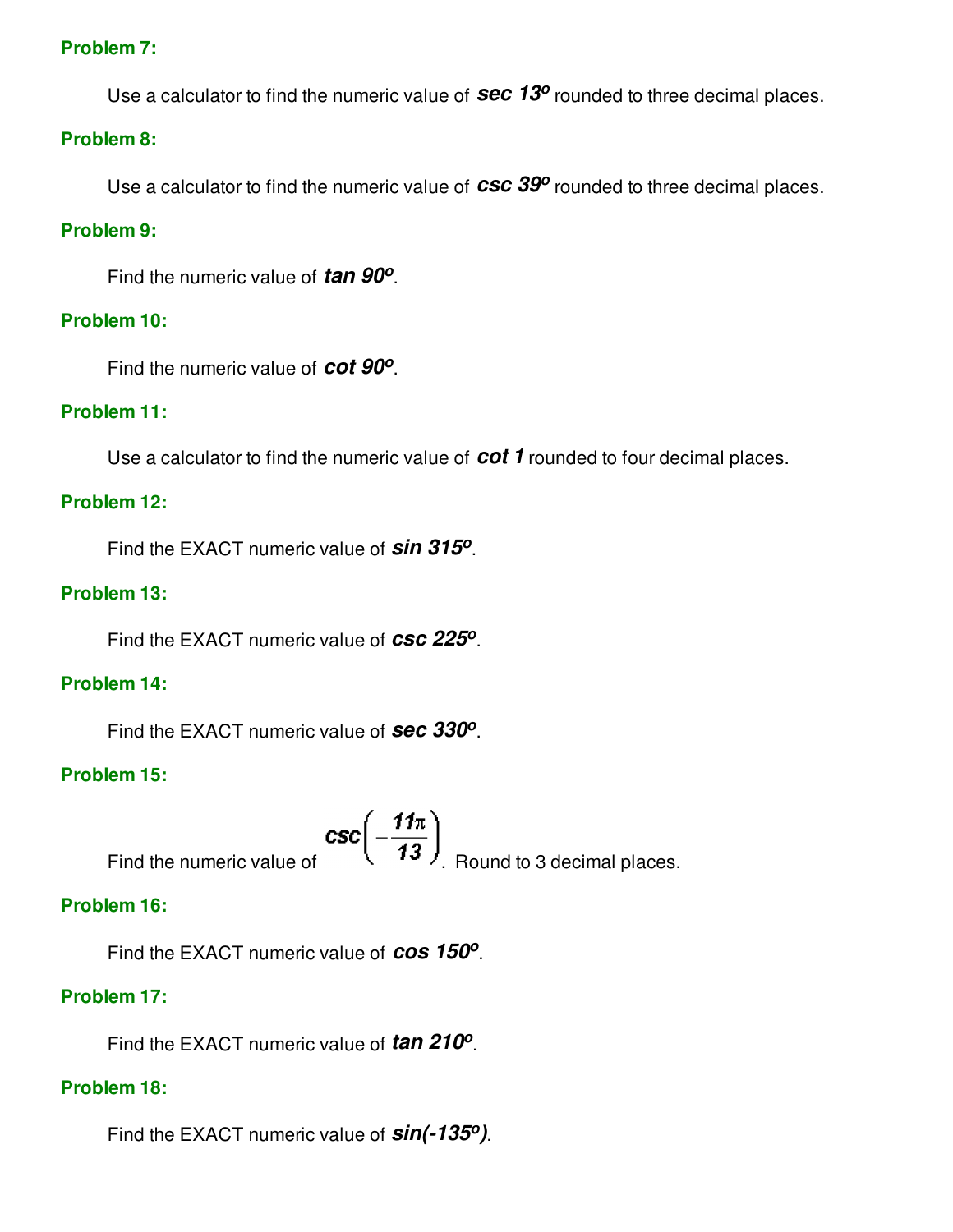## **Problem 19:**

Find the EXACT numeric value of **tan 300<sup>o</sup>** .

## **Problem 20:**

Find the EXACT numeric value of  $sin(11\pi/6)$ .

# **Problem 21:**

Find the EXACT numeric value of **tan 225<sup>o</sup>** .

## **Problem 22:**

Find the EXACT numeric value of **sin 660<sup>o</sup>** .

# **Problem 23:**

Find the EXACT numeric value of  $cos (-15<sup>\pi</sup>/4)$ .

## **Problem 24:**

Find the EXACT numeric value of **cot 90<sup>o</sup>** .

# **Problem 25:**

Find the EXACT numeric value of **sin 630<sup>o</sup>** .

## **Problem 26:**

Find the EXACT numeric value of **sin(-90o)**.

# **Problem 27:**

Find the EXACT numeric value of **cos(-540o)**.